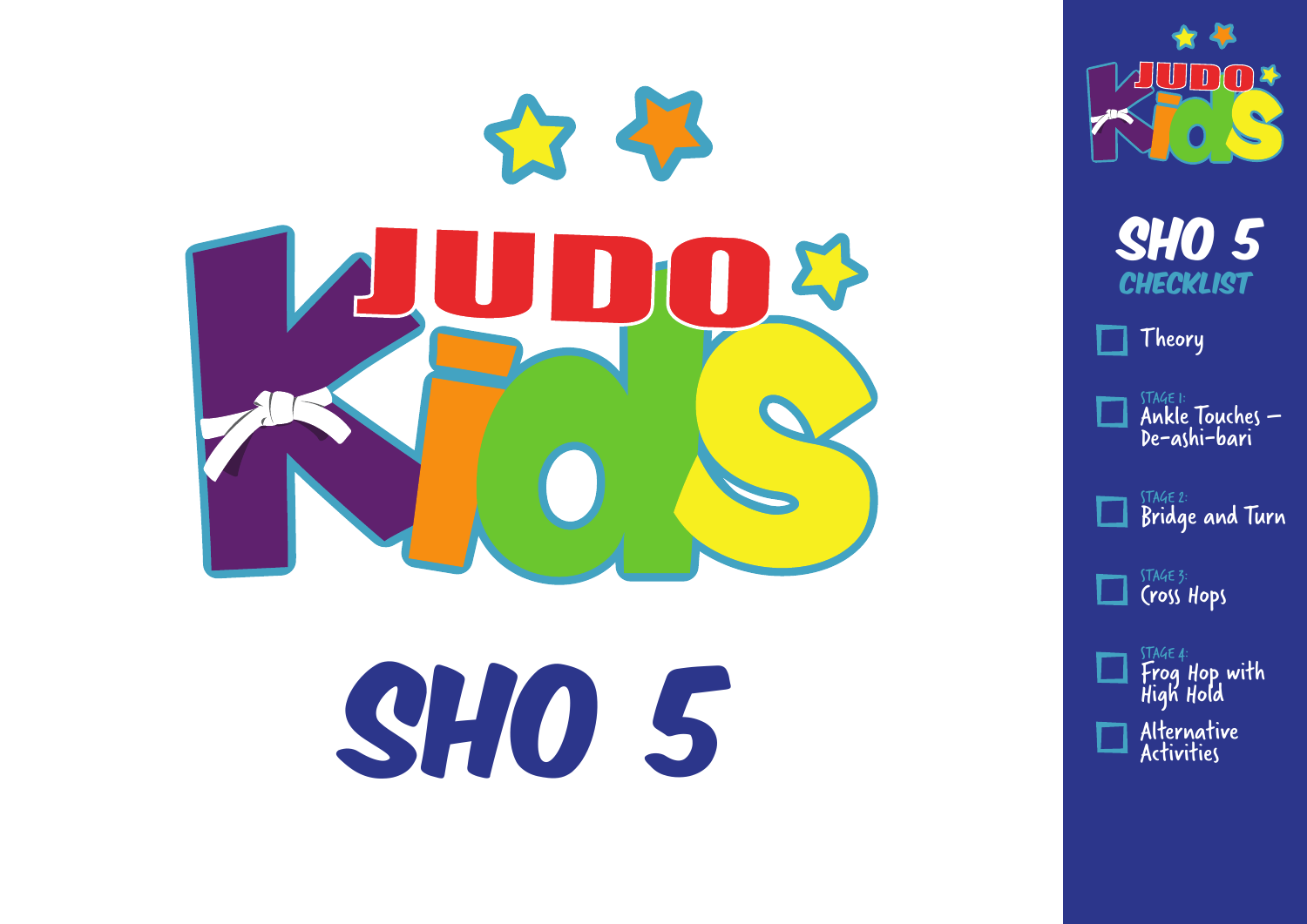#### Theory:

### Yuko – Score Partner mostly on back

Yuko is the lowest score, when your partner falls onto their side. The coach will put their arm out and down to the side to signal this score.

 $\bullet$   $\bullet$ 

#### Osae -Komi – holding

This is said when a hold down has started. The coach will hold their hand out and over the players to signal this.

#### Toketa – hold Broken

This is said when the hold down is broken. The coach will wave their hand to signal this.



**SHO 5 CHECKLIST** 

Theory



STAGE 2: Bridge and Turn

STAGE 3: Cross Hops

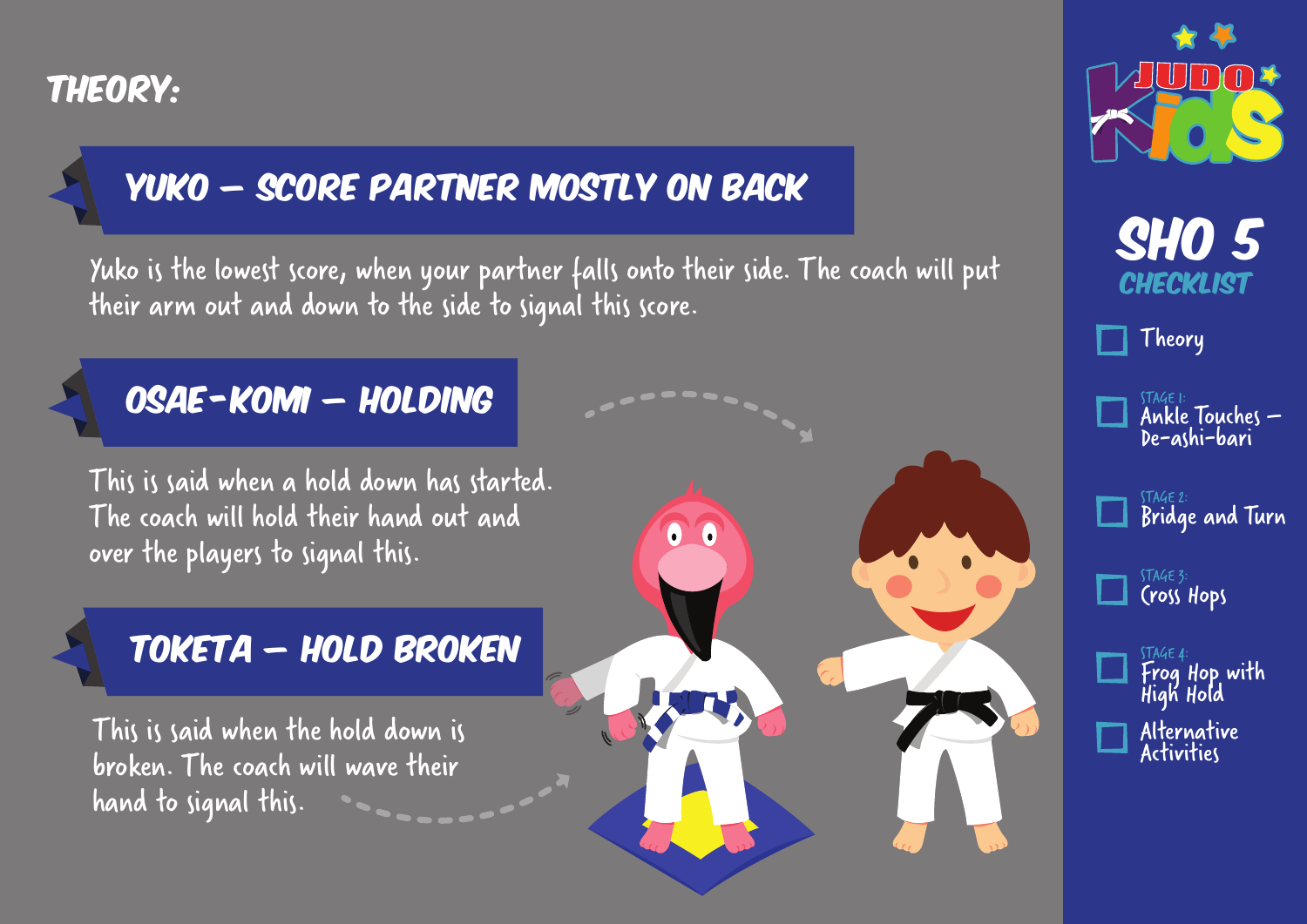

# STAGE 1: ANKLE TOUCHES – DE-ASHI-BARI

# Forward:



From here, walk forward touching each of your partner's ankle as you go in a sweeping action.



Start facing your partner holding on with sleeve and lapel grip.





Theory

| STAGE 1:     |                 |  |
|--------------|-----------------|--|
|              | Ankle Touches - |  |
| De-ashi-bari |                 |  |
|              |                 |  |

STAGE 2: Bridge and Turn

STAGE 3: Cross Hops



Activities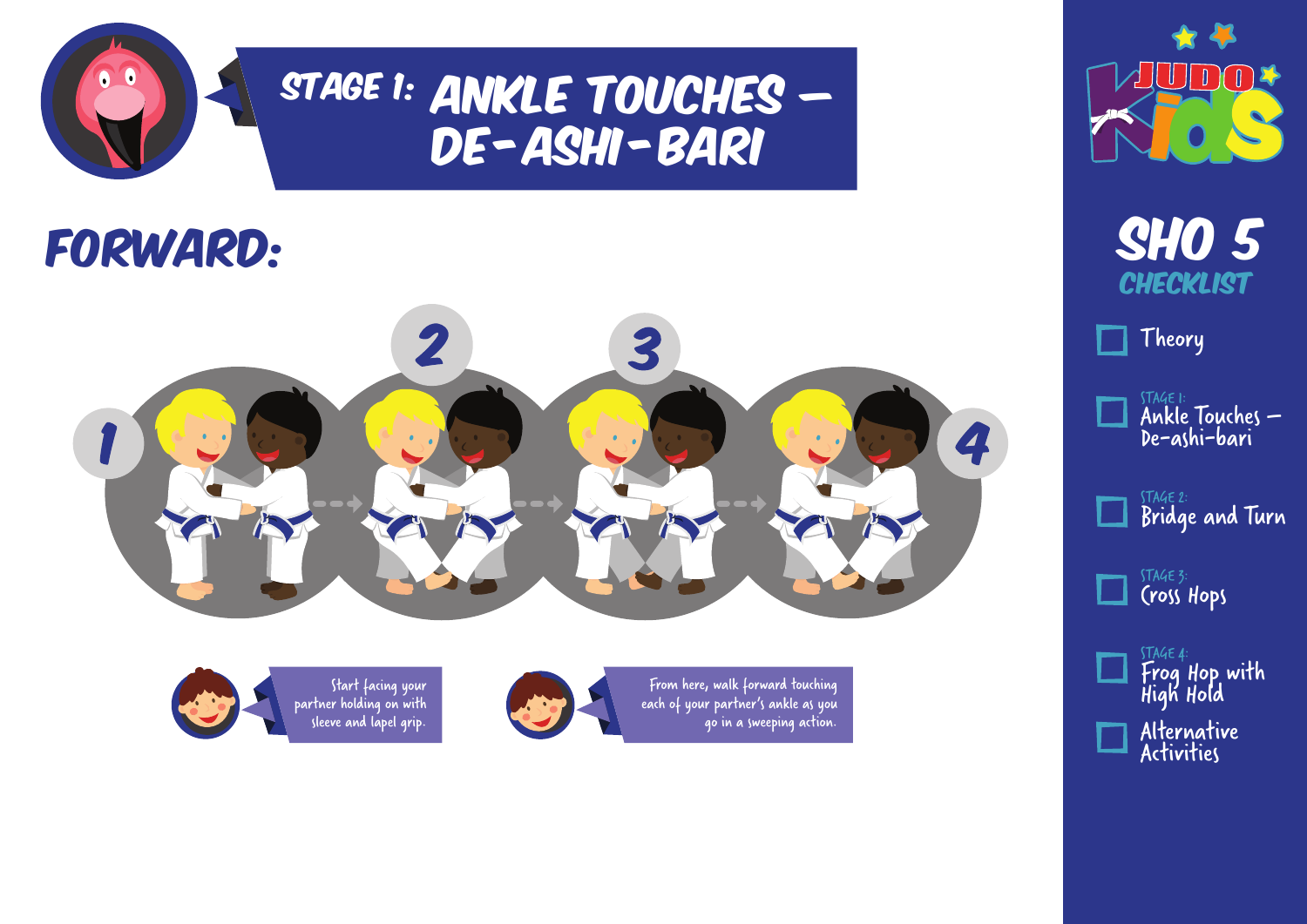

# STAGE 1: ANKLE TOUCHES – DE-ASHI-BARI

### backward:





From here, walk backward touching each of your partner's ankle as you go in a sweeping action.





**SHO 5 CHECKLIST** 

Theory



STAGE 2: Bridge and Turn

STAGE 3: Cross Hops

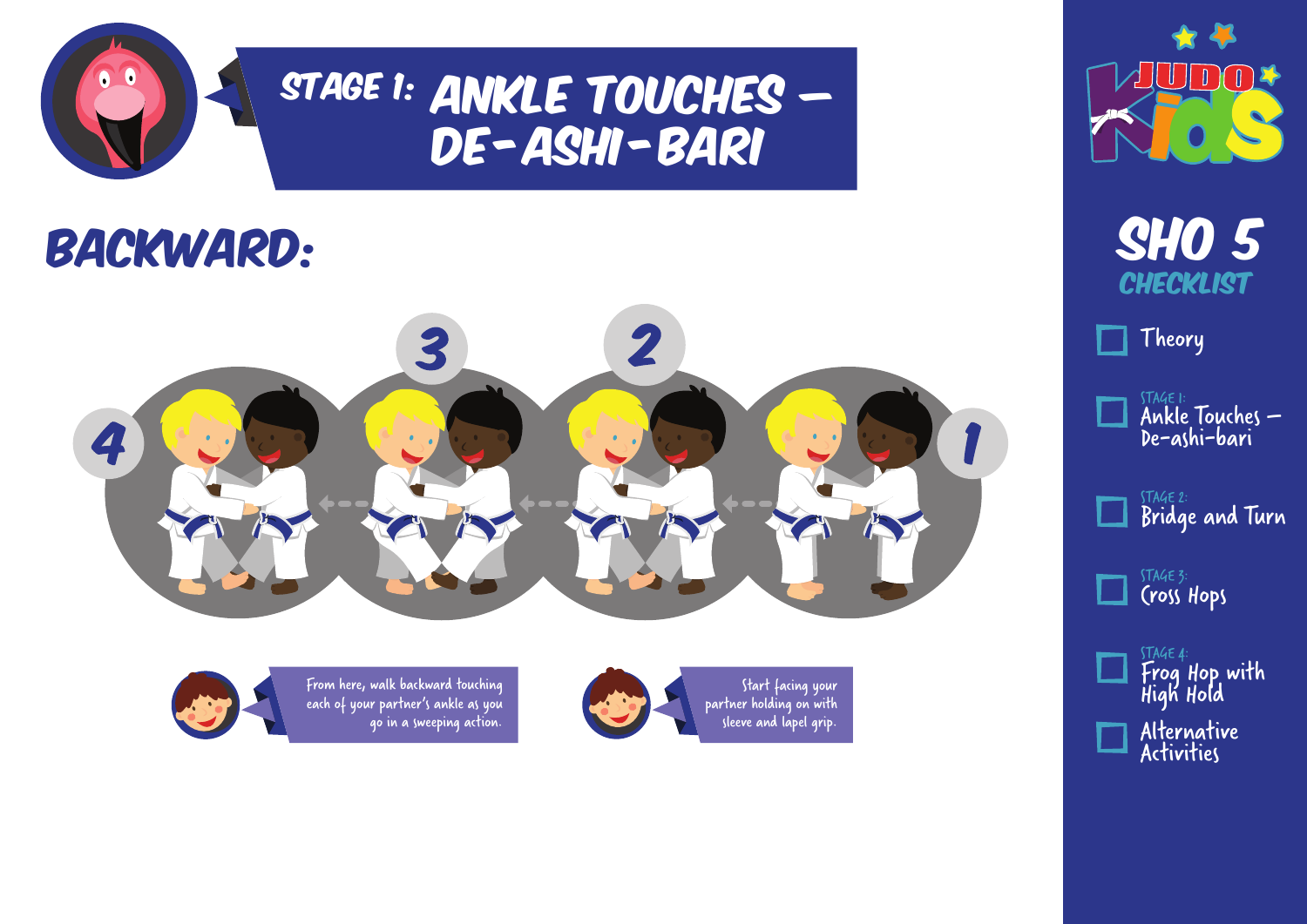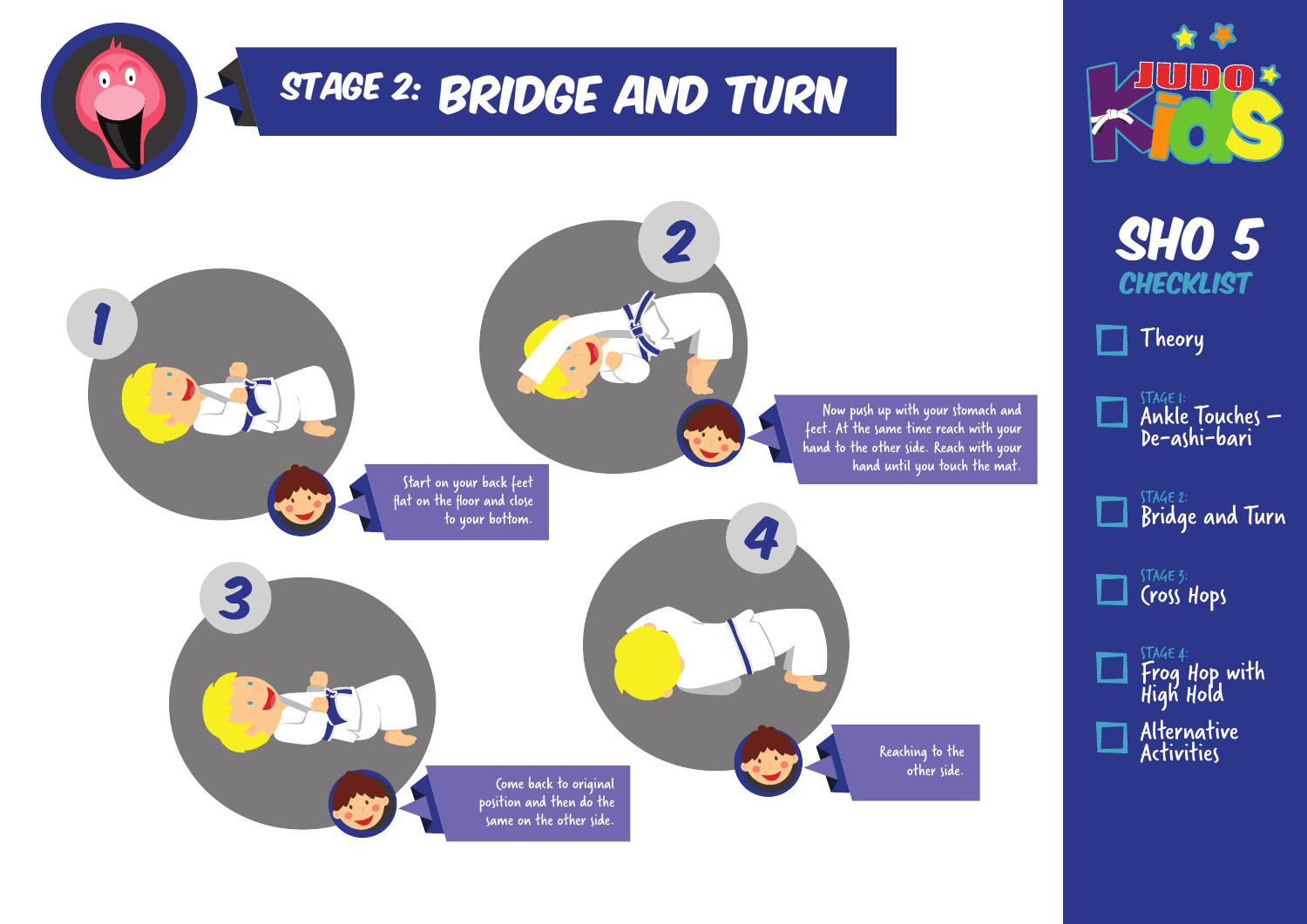

Now try the same thing in the other direction and hopping on one leg. Remember to keep head up and back straight during the whole movement – good posture! Frog Hop with High Hold Alternative Activities

**SHO 5** 

 $\sqrt{ }$ 

**CHECKLIST** 

STAGE 1:

Theory

STAGE 2:

STAGE 3: Cross Hops

STAGE 4:

Ankle Touches – De-ashi-bari

Bridge and Turn